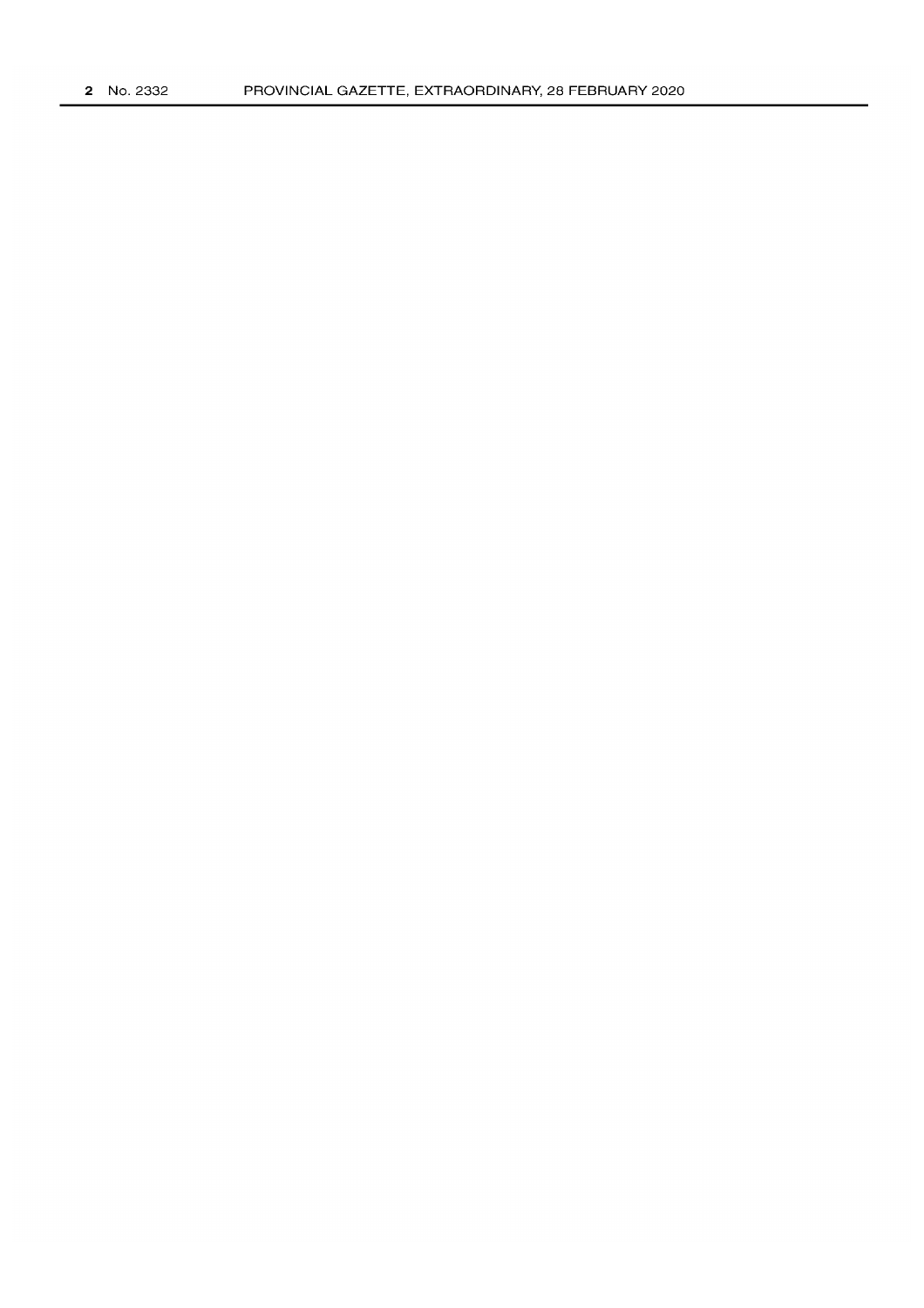# **CONTENTS**

|    |                                                                                                          | Gazette<br>No. | Page<br>No. |
|----|----------------------------------------------------------------------------------------------------------|----------------|-------------|
|    | <b>GENERAL NOTICES • ALGEMENE KENNISGEWINGS</b>                                                          |                |             |
| 29 | Local Government: Municipal Electoral Act (27/2000): Electoral Commission: Election timetable: Ward 4 of | 2332           |             |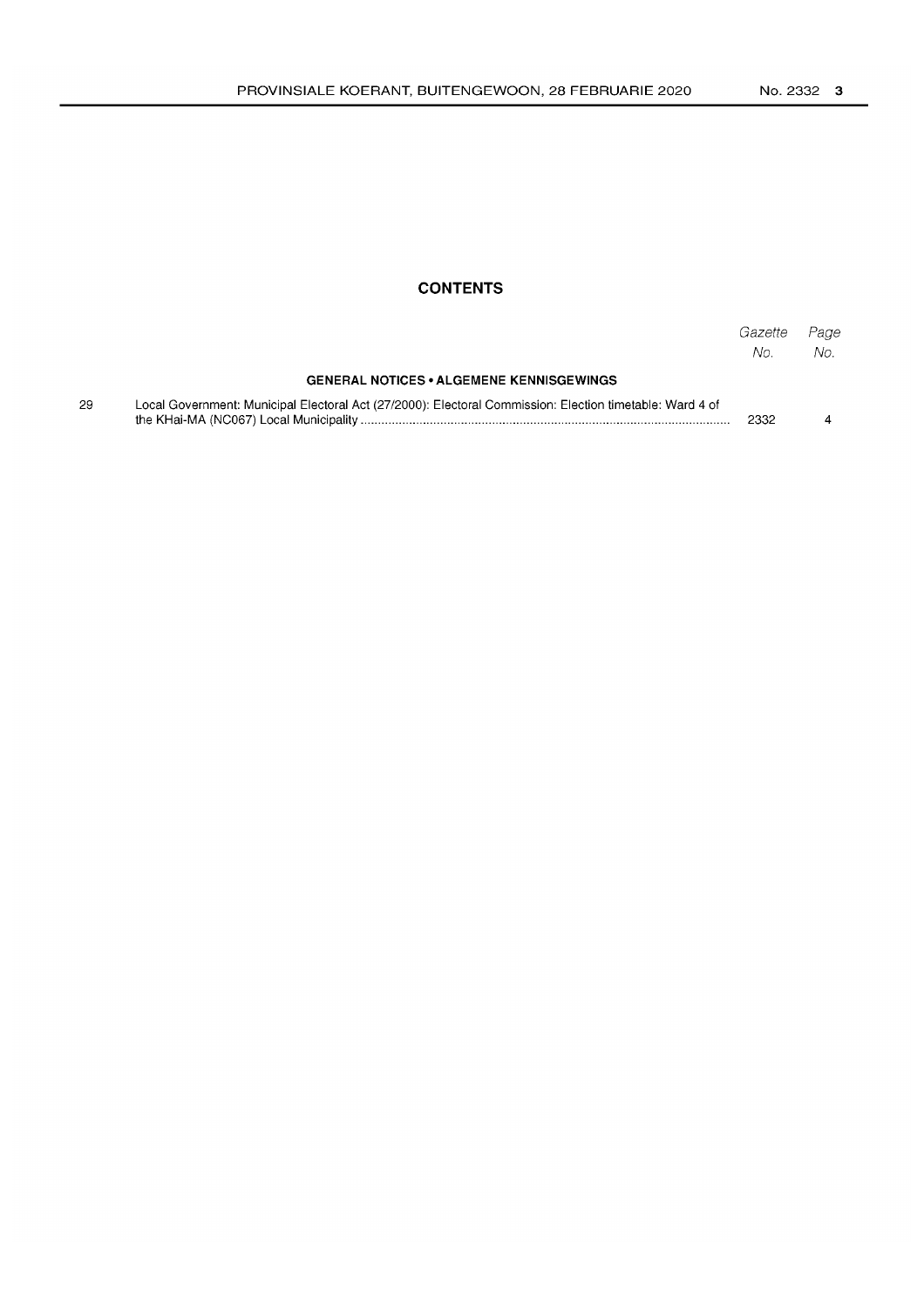# GENERAL NOTICES • ALGEMENE KENNISGEWINGS

#### NOTICE 29 OF 2020

# ELECTORAL COMMISSION

#### ELECTION TIMETABLE

The Electoral Commission hereby gives notice that it has in terms of section 11 of the Local Government: Municipal Electoral Act, 2000, compiled the election timetable set out below to apply to the municipal by-elections to be held on 18 March 2020 in respect of Ward 4 of the KHai-MA [NC067] Local Municipality; as proclaimed by Provincial Notice number 21 of 2020, as published in the Provincial Gazette Extraordinary No. 2329 of the Northern Cape Province, dated 14 February 2020. A reference to "section" in this election timetable is a reference to that section in the Local Government: Municipal Electoral Act, 2000 (Act No. 27 of 2000).

### Cut-off time for act to be performed

1 An act required in terms of this Act to be performed by not later than a date in the election timetable must be performed before 17:00 on that date, unless otherwise specified.

### Certification of the voters' roll

2 By 20 February 2020 chief electoral officer must certify the segments of the voters' roll for the voting districts to be used in the by-elections in terms of section 6(2)(a).

#### Notice that lists of addresses of voting stations are available for inspection

3 By 20 February 2020 the chief electoral officer must give notice that copies of a list of voting stations and their addresses will be available for inspection at the office of the Commission's local representative in terms of section 19(5).

#### Notice of route of mobile voting stations

4 If the Commission decides to use mobile voting stations in the by-elections, the Commission must by 28 February 2020 give notice of the route, including the locations and estimated times of stopping of each mobile voting station in terms of section 22(1).